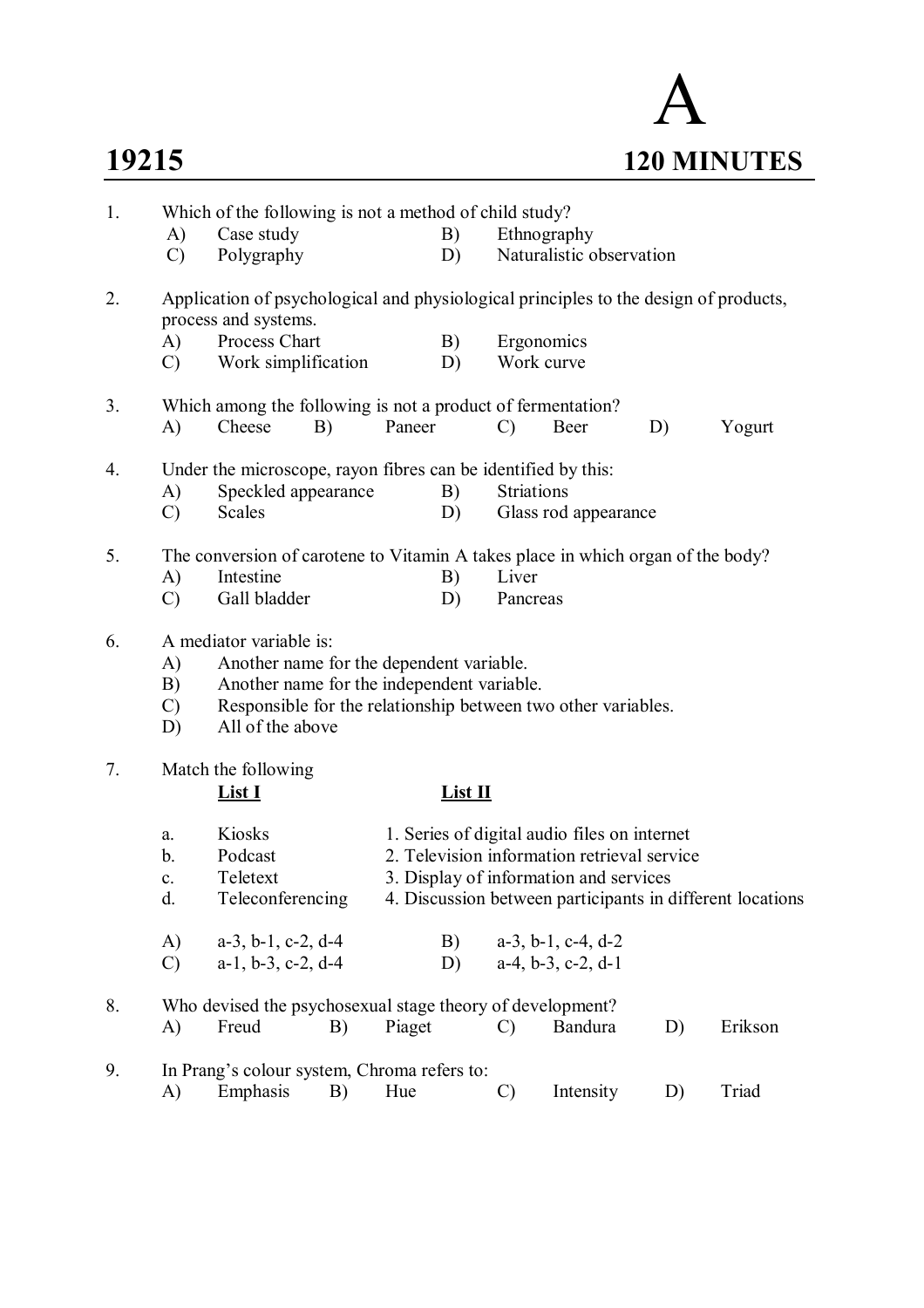- 10. Germination in wheat enhances the quality of the following vitamins:
	- a. Vitamin C b. Vitamin E c. Vitamin D d. Vitamin B
	- A) a & b only B) a & c only C) b & c only D) b & d only
- 11. PFA stands for:
	- A) Prevention of food adulteration
	- B) Prevention of fortified adulterants
	- C) Pure fatty acids
	- D) Purified fatty acids
- 12. A cross sectional study is carried out to examine whether high school students of lower socio-economic status have better coping skills than those of higher socio-economic status. Which of the following statement is true of this study?
	- A) The independent variable is coping skill and the dependent variable is low socio-economic status.
	- B) The independent variable is coping skill and the dependent variable is high socio-economic status.
	- C) The independent variable is socio-economic status and the dependent variable is coping skill.
	- D) Neither variable is dependent as the researcher cannot manipulate them.
- 13. A step in management process which involves measuring the performance by comparing with the existing standard and finding the deviations and correcting the deviations:
	- A) Organizing B) Controlling
	- C) Planning D) Decision Making
- 14. BMR is calculated when:
	- A) The person is physically active
	- B) The person is physically inactive
	- C) The person is physically and mentally inactive or at complete rest
	- D) None of the above
- 15. In extension education, where an assessment of the outcome of the programme against established measures or expected results to determine if it achieved its objectives is called<br>A)
	- Implementation B) Evaluation<br>Analysis D) Plan of acti
	- C) Analysis D) Plan of action
- 16. Number of harnesses required for a plain weave A) Two B) Three C) Four D) Five
- 17. The change in the texture and physical state of starch molecules when heated in water
	- A) Coagulation B) Jelly<br>
	C) Gelatinization D) None of these
	- $(C)$  Gelatinization D)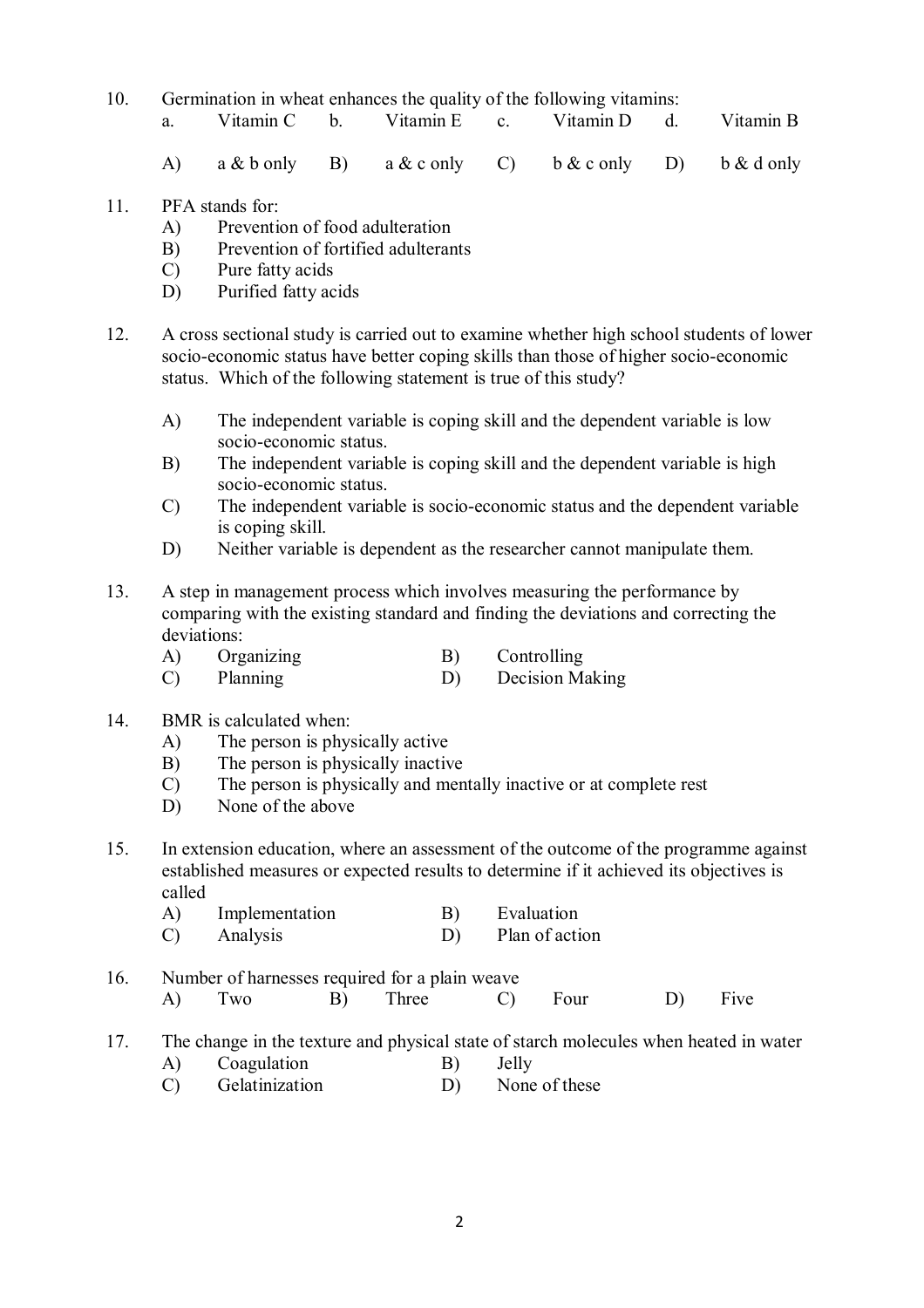| 18. |                | Match the following facts with the terms related to prenatal development.                                                             |    |          |    |                 |                               |            |                   |        |
|-----|----------------|---------------------------------------------------------------------------------------------------------------------------------------|----|----------|----|-----------------|-------------------------------|------------|-------------------|--------|
|     |                | List I                                                                                                                                |    |          |    |                 |                               |            | $List$ II         |        |
|     | a.             | Harmful agents causing birth defects                                                                                                  |    |          |    |                 |                               |            | 1. Blastocyst     |        |
|     | $\mathbf b$ .  | Organ formation                                                                                                                       |    |          |    |                 |                               |            | 2. Teratogens     |        |
|     | $\mathbf{c}$ . | Outer layer of cells during germinal period                                                                                           |    |          |    |                 |                               |            | 3. Trophoblast    |        |
|     | d.             | The inner layer of cells during germinal period                                                                                       |    |          |    |                 |                               |            | 4. Organogenesis. |        |
|     | A)             | $a-2$ , $b-4$ , $c-3$ , $d-1$                                                                                                         |    |          | B) |                 | $a-1$ , $b-3$ , $c-2$ , $d-4$ |            |                   |        |
|     | $\mathcal{C}$  | $a-4$ , $b-1$ , $c-2$ , $d-3$                                                                                                         |    |          | D) |                 | $a-2, b-1, c-3, d-4$          |            |                   |        |
|     |                |                                                                                                                                       |    |          |    |                 |                               |            |                   |        |
| 19. |                | Dry and wet beri-beri are deficiency diseases of                                                                                      |    |          |    |                 |                               |            |                   |        |
|     | A)             | Vitamin A                                                                                                                             | B) | Thiamine |    | B)              |                               | Riboflavin | D)                | Niacin |
| 20. |                | Early detection and intervention is important to help a child develop skills during the                                               |    |          |    |                 |                               |            |                   |        |
|     |                | condition called                                                                                                                      |    |          |    |                 |                               |            |                   |        |
|     | (A)            | Developmental delays                                                                                                                  |    |          | B) |                 | Bilingualism                  |            |                   |        |
|     | $\mathcal{C}$  | Developmental milestones                                                                                                              |    |          | D) |                 | All of the above              |            |                   |        |
|     |                |                                                                                                                                       |    |          |    |                 |                               |            |                   |        |
| 21. |                | The following facts on children in India are true<br>Neonatal deaths constitute two-thirds of infant deaths in India.                 |    |          |    |                 |                               |            |                   |        |
|     | A)<br>B)       |                                                                                                                                       |    |          |    |                 |                               |            |                   |        |
|     | $\mathcal{C}$  | 1 in 3 children between 0-5 years are stunted in the country.<br>Total immunisation coverage in the country stood at 62 % in 2015-16. |    |          |    |                 |                               |            |                   |        |
|     | D)             | All of the above.                                                                                                                     |    |          |    |                 |                               |            |                   |        |
|     |                |                                                                                                                                       |    |          |    |                 |                               |            |                   |        |
| 22. |                | Animal starch is also called                                                                                                          |    |          |    |                 |                               |            |                   |        |
|     | A)             | Glycerol                                                                                                                              | B) | Glucagon |    | $\mathcal{C}$ ) | Glycogen                      |            | D)                | Gluten |
| 23. |                | The speed of operation is high for this loom:                                                                                         |    |          |    |                 |                               |            |                   |        |
|     | A)             | Projectile loom                                                                                                                       |    |          | B) |                 | Shuttle loom                  |            |                   |        |
|     | $\mathcal{C}$  | Hand loom                                                                                                                             |    |          | D) | Pit loom        |                               |            |                   |        |
|     |                |                                                                                                                                       |    |          |    |                 |                               |            |                   |        |
| 24. |                | When is a single case experimental study the most useful?                                                                             |    |          |    |                 |                               |            |                   |        |
|     |                | A) When you are studying yourself                                                                                                     |    |          |    |                 |                               |            |                   |        |
|     | B)             | When a participant has a rare condition                                                                                               |    |          |    |                 |                               |            |                   |        |
|     | $\mathcal{C}$  | When studying behaviour changes                                                                                                       |    |          |    |                 |                               |            |                   |        |
|     | D)             | When research requires a substantial sample to be worthwhile or effective                                                             |    |          |    |                 |                               |            |                   |        |
| 25. |                | An example of extra yarn weave:                                                                                                       |    |          |    |                 |                               |            |                   |        |
|     | A)             | Satin weave                                                                                                                           |    |          | B) |                 | <b>Twill Weave</b>            |            |                   |        |
|     | $\mathcal{C}$  | <b>Swivel Weave</b>                                                                                                                   |    |          | D) |                 | Rib Weave                     |            |                   |        |
| 26. |                | Which of the following statements on child development is not true                                                                    |    |          |    |                 |                               |            |                   |        |
|     | A)             | Both infancy and early childhood are times of significant change in the brain                                                         |    |          |    |                 |                               |            |                   |        |
|     | B)             | First two months of pregnancy are critical for organogenesis                                                                          |    |          |    |                 |                               |            |                   |        |
|     | $\mathcal{C}$  | Experts recommend that young children need 11 to 13 hours of sleep each                                                               |    |          |    |                 |                               |            |                   |        |
|     |                | night.                                                                                                                                |    |          |    |                 |                               |            |                   |        |
|     | D)             | Language development is very rapid during adolescence.                                                                                |    |          |    |                 |                               |            |                   |        |
|     |                |                                                                                                                                       |    |          |    |                 |                               |            |                   |        |
|     |                |                                                                                                                                       |    |          |    |                 |                               |            |                   |        |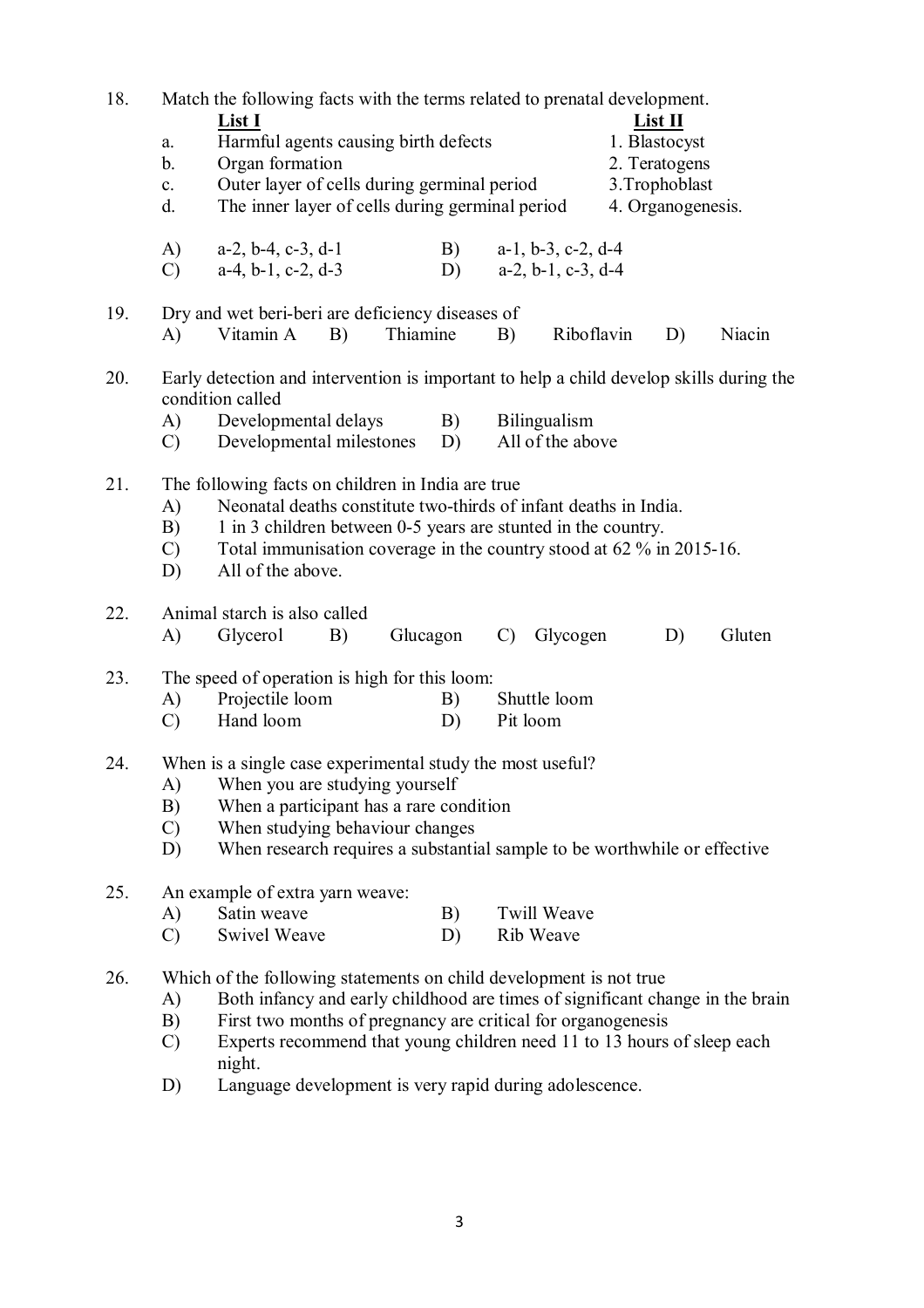| 27. | Assertion (A): A non-directional hypothesis are those where one does not predict the<br>kind of effect but can state a relationship between two variables. |                                                                             |                                                                                                                                                                                                                                                                                                                                                                                      |    |                                                                                                            |          |                                      |                                                                            |    |                                                                          |  |  |
|-----|------------------------------------------------------------------------------------------------------------------------------------------------------------|-----------------------------------------------------------------------------|--------------------------------------------------------------------------------------------------------------------------------------------------------------------------------------------------------------------------------------------------------------------------------------------------------------------------------------------------------------------------------------|----|------------------------------------------------------------------------------------------------------------|----------|--------------------------------------|----------------------------------------------------------------------------|----|--------------------------------------------------------------------------|--|--|
|     |                                                                                                                                                            | Reason $(R)$ :                                                              |                                                                                                                                                                                                                                                                                                                                                                                      |    |                                                                                                            |          |                                      | correct instead of letting people judge for themselves                     |    | A non-directional hypothesis tries to convince others that hypothesis is |  |  |
|     | A)<br>$\mathcal{C}$                                                                                                                                        |                                                                             | A is false R is true<br>Both A and R are true                                                                                                                                                                                                                                                                                                                                        |    |                                                                                                            | B)<br>D) |                                      | A is true R is false<br>Both A and R are false                             |    |                                                                          |  |  |
| 28. |                                                                                                                                                            | Which is the shortest period of prenatal life?                              |                                                                                                                                                                                                                                                                                                                                                                                      |    |                                                                                                            |          |                                      |                                                                            |    |                                                                          |  |  |
|     | A)<br>$\mathcal{C}$                                                                                                                                        |                                                                             | <b>Foetal Stage</b><br><b>Germinal Stage</b>                                                                                                                                                                                                                                                                                                                                         |    |                                                                                                            | B)<br>D) | Embryonic Stage<br>None of the above |                                                                            |    |                                                                          |  |  |
| 29. | A)                                                                                                                                                         | <b>Blanching</b>                                                            |                                                                                                                                                                                                                                                                                                                                                                                      | B) | The process of bringing frozen foods to room temperature<br>Stewing<br>Thawing<br>Melting<br>$\mathcal{C}$ |          |                                      |                                                                            |    |                                                                          |  |  |
|     |                                                                                                                                                            |                                                                             |                                                                                                                                                                                                                                                                                                                                                                                      |    |                                                                                                            |          |                                      |                                                                            | D) |                                                                          |  |  |
| 30. | A)                                                                                                                                                         | Mildew affects these fibres easily:<br>Polyester                            |                                                                                                                                                                                                                                                                                                                                                                                      | B) | Silk                                                                                                       |          | $\mathcal{C}$                        | Nylon                                                                      | D) | Cotton                                                                   |  |  |
| 31. | A)<br>B)<br>$\mathcal{C}$<br>D)                                                                                                                            |                                                                             | Which of the following statements regarding nature-nurture is true?<br>Nurture refers to the environmental influences that shape behaviour<br>Nature refers to traits, abilities and capacities that inherited from one's parents<br>Nature and Nurture are two ends of the continuum, with particular behaviours<br>falling somewhere between the ends<br>All of the above are true |    |                                                                                                            |          |                                      |                                                                            |    |                                                                          |  |  |
| 32. | A)                                                                                                                                                         | Cotton                                                                      |                                                                                                                                                                                                                                                                                                                                                                                      | B) | Linen                                                                                                      |          | C)                                   | Retting is a fermentation process in the processing of this fibre:<br>Silk | D) | Wool                                                                     |  |  |
| 33. |                                                                                                                                                            | Towels are a result of this weaving process                                 |                                                                                                                                                                                                                                                                                                                                                                                      |    |                                                                                                            |          |                                      |                                                                            |    |                                                                          |  |  |
|     | A)                                                                                                                                                         | Satin                                                                       |                                                                                                                                                                                                                                                                                                                                                                                      | B) | Swivel                                                                                                     |          | $\mathcal{C}$                        | Pile                                                                       | D) | Twill                                                                    |  |  |
| 34. |                                                                                                                                                            | Examples of permanent emulsions include:<br>A) Mayonnaise B) Fresh cream C) |                                                                                                                                                                                                                                                                                                                                                                                      |    |                                                                                                            |          |                                      | Milk                                                                       | D) | All of the above                                                         |  |  |
| 35. |                                                                                                                                                            |                                                                             |                                                                                                                                                                                                                                                                                                                                                                                      |    |                                                                                                            |          |                                      | The difference between a 1 count yarn and a 10 count yarn:                 |    |                                                                          |  |  |
|     | A)                                                                                                                                                         | It is thicker                                                               |                                                                                                                                                                                                                                                                                                                                                                                      |    |                                                                                                            | B)       |                                      | It is thinner                                                              |    |                                                                          |  |  |
|     | $\mathcal{C}$                                                                                                                                              |                                                                             | It has no twists                                                                                                                                                                                                                                                                                                                                                                     |    |                                                                                                            | D)       |                                      | None of the above                                                          |    |                                                                          |  |  |
| 36. |                                                                                                                                                            | Match the following technical term to its meaning:                          |                                                                                                                                                                                                                                                                                                                                                                                      |    |                                                                                                            |          |                                      |                                                                            |    |                                                                          |  |  |
|     |                                                                                                                                                            | <b>List I</b>                                                               |                                                                                                                                                                                                                                                                                                                                                                                      |    |                                                                                                            |          | List II                              |                                                                            |    |                                                                          |  |  |
|     | a.<br>$\mathbf b$ .                                                                                                                                        | Arbitrary<br>Objective                                                      |                                                                                                                                                                                                                                                                                                                                                                                      |    | 1.<br>2.                                                                                                   |          |                                      | Measurement of variables<br>Step by step planning                          |    |                                                                          |  |  |
|     | $\mathbf{c}$ .                                                                                                                                             | Scientific                                                                  |                                                                                                                                                                                                                                                                                                                                                                                      |    | 3 <sub>1</sub>                                                                                             |          |                                      | Imaginations, beliefs                                                      |    |                                                                          |  |  |
|     | d.                                                                                                                                                         | Systematic                                                                  |                                                                                                                                                                                                                                                                                                                                                                                      |    | 4.                                                                                                         |          |                                      | Verifiable, accurate                                                       |    |                                                                          |  |  |
|     |                                                                                                                                                            |                                                                             |                                                                                                                                                                                                                                                                                                                                                                                      |    | 5.                                                                                                         |          |                                      | Independent of personal beliefs                                            |    |                                                                          |  |  |
|     | A)                                                                                                                                                         |                                                                             | $a-3$ , $b-5$ , $c-4$ , $d-2$                                                                                                                                                                                                                                                                                                                                                        |    |                                                                                                            | B)       |                                      | $a-1$ , $b-3$ , $c-2$ , $d-4$                                              |    |                                                                          |  |  |
|     | $\mathcal{C}$                                                                                                                                              |                                                                             | $a-4$ , $b-1$ , $c-2$ , $d-3$                                                                                                                                                                                                                                                                                                                                                        |    |                                                                                                            | D)       |                                      | $a-2$ , $b-1$ , $c-3$ , $d-4$                                              |    |                                                                          |  |  |
|     |                                                                                                                                                            |                                                                             |                                                                                                                                                                                                                                                                                                                                                                                      |    |                                                                                                            |          |                                      |                                                                            |    |                                                                          |  |  |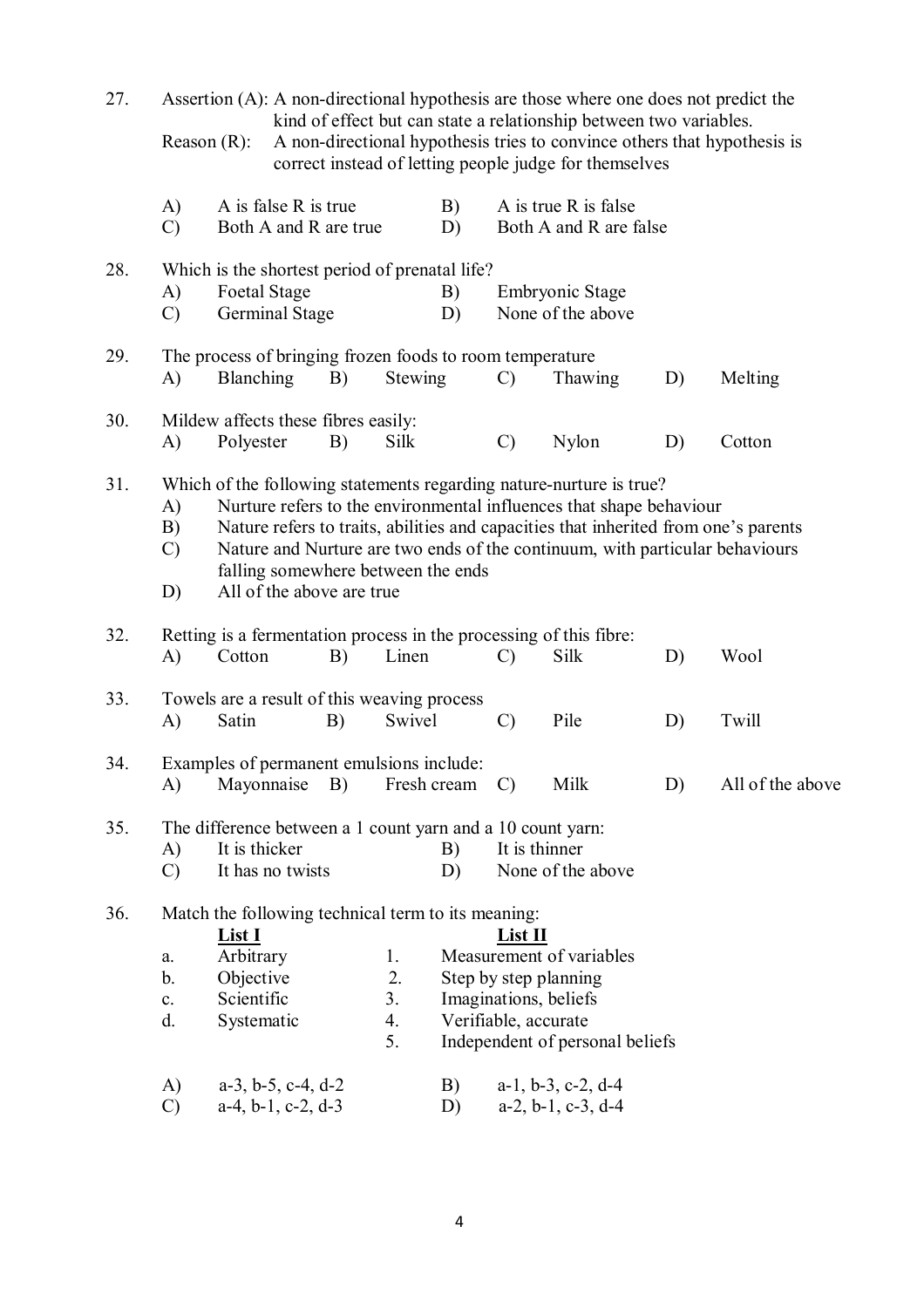- 37. Butter, Vanaspati and margarine have higher proportions of:
	- A) Unsaturated fatty acids B) Saturated fatty acids
		-
	- C) Glycerol D) None of the above
- 38. The Committee that was assigned (1985) to review the administrative arrangements for poverty alleviation schemes and rural development programmes of the country:
	- A) Balwantrai Mehta Committee
	- B) G V K Rao Committee
	- C) Ashok Mehta Committee
	- D) Tendulkar Committee
- 39. Cut apples turn brown in colour on exposure to air because of
	- A) Presence of oxygen
	- B) High content of phenolic compounds
	- C) Reducing sugars
	- D) All of the above
- 40. Pectin content of certain fruits allow it to be preserved in the form of

|  | Pickles |  | Jams c. |  | Jellies |  | Crystallized fruits |
|--|---------|--|---------|--|---------|--|---------------------|
|--|---------|--|---------|--|---------|--|---------------------|

A) b & c B) a & b C) a & d D) b & d

#### 41. Autism Spectrum Disorder (ASD) is characterised by

- A) Problems in social interaction
- B) Problems in verbal and non-verbal communication
- C) Repetitive behaviours
- D) All of the above

#### 42. The spores of this bacterium germinates in canned tins

- A) Perfringens B) Botulinum
- C) Staphylococci D) None of the above

#### 43. Arrange the following in order (the process of jelly-making)

- a. Boiling the fruit with water b. Extracting pectin
- c. Adding acid d. Concentration of the extract
- e. Allowing mixture to set
- $(A)$  a, c, b, d, e B) a, b, c, d, e
- C) a, d, e, b, c D) c, a, b, d, e
- 44. An example of a permanent finish A) Sizing B) Calendaring C) Glazing D) None of the above
- 45. The scale measures infant health by assessing appearance (colour), pulse (heart rate), grimace (reflex irritability), activity (muscle tone), and respiration.
	- A) Brazelton B) Anoxia C) Apgar D) Rating scale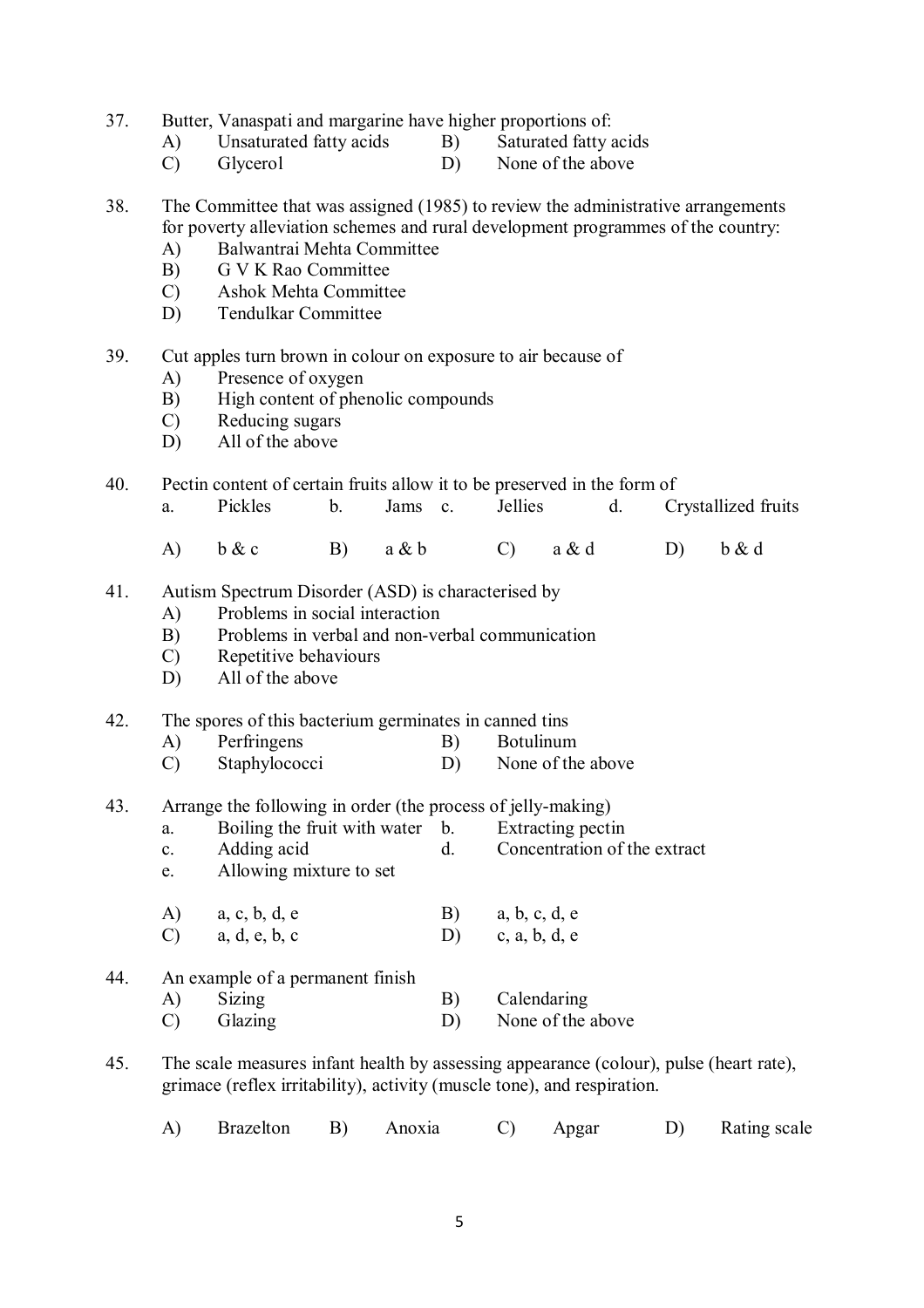| 46. |                      |                                                                                  |    |                 | Match the following foods with their nutrients |                 |                                                                |    |                                                                                     |  |  |  |
|-----|----------------------|----------------------------------------------------------------------------------|----|-----------------|------------------------------------------------|-----------------|----------------------------------------------------------------|----|-------------------------------------------------------------------------------------|--|--|--|
|     |                      | <b>List I</b>                                                                    |    |                 | <u>List II</u>                                 |                 |                                                                |    |                                                                                     |  |  |  |
|     | $a$ .                | Papaya                                                                           |    | 1.              | Iron                                           |                 |                                                                |    |                                                                                     |  |  |  |
|     | b.                   | Gooseberry                                                                       |    | 2.              | Calcium                                        |                 |                                                                |    |                                                                                     |  |  |  |
|     | $\mathbf{c}$ .       | Ragi                                                                             |    | 3.              | Vitamin C                                      |                 |                                                                |    |                                                                                     |  |  |  |
|     | d.                   | Dates                                                                            |    | 4.              | Vitamin A                                      |                 |                                                                |    |                                                                                     |  |  |  |
|     |                      |                                                                                  |    | 5.              |                                                | Vitamin B 12    |                                                                |    |                                                                                     |  |  |  |
|     | A)                   | $a-4$ , $b-3$ , $c-2$ , $d-1$                                                    |    |                 | B)                                             |                 | $a-5$ , $b-3$ , $c-1$ , $d-2$                                  |    |                                                                                     |  |  |  |
|     | $\mathcal{C}$        | $a-3$ , $b-2$ , $c-1$ , $d-4$                                                    |    |                 | D)                                             |                 | $a-3$ , $b-4$ , $c-1$ , $d-2$                                  |    |                                                                                     |  |  |  |
| 47. |                      |                                                                                  |    |                 |                                                |                 |                                                                |    |                                                                                     |  |  |  |
|     | A)                   | Lines that suggest tranquility and repose<br>Oblique                             | B) | Horizontal      |                                                | $\mathcal{C}$   | Spiral                                                         | D) | Wavy                                                                                |  |  |  |
|     |                      |                                                                                  |    |                 |                                                |                 |                                                                |    |                                                                                     |  |  |  |
| 48. |                      | Match the following                                                              |    |                 |                                                |                 |                                                                |    |                                                                                     |  |  |  |
|     |                      | <b>List I</b>                                                                    |    |                 |                                                | List II         |                                                                |    |                                                                                     |  |  |  |
|     | a.                   | Anorexia nervosa                                                                 |    |                 | 1.                                             |                 | Binge eating                                                   |    |                                                                                     |  |  |  |
|     | b.                   | Dementia                                                                         |    |                 | 2.                                             |                 | Poor body image                                                |    |                                                                                     |  |  |  |
|     | $\mathbf{c}$ .<br>d. | Addiction<br>Bulimia                                                             |    |                 | 3 <sub>1</sub><br>4.                           |                 | Psychological dependence<br>Neurological disorder              |    |                                                                                     |  |  |  |
|     |                      |                                                                                  |    |                 |                                                |                 |                                                                |    |                                                                                     |  |  |  |
|     | A)                   | $a-4, b-3, c-2, d-1$                                                             |    |                 | B)                                             |                 | $a-4, b-3, c-1, d-2$                                           |    |                                                                                     |  |  |  |
|     | $\mathcal{C}$        | $a-3$ , $b-2$ , $c-1$ , $d-4$                                                    |    |                 | D)                                             |                 | $a-2$ , $b-4$ , $c-3$ , $d-1$                                  |    |                                                                                     |  |  |  |
| 49. |                      | Which of the following make use of the technique of resist printing?             |    |                 |                                                |                 |                                                                |    |                                                                                     |  |  |  |
|     | 1)                   | Ikat                                                                             | 2) | Patola          |                                                | 3)              | Pochampally                                                    | 4) | Kasuthi                                                                             |  |  |  |
|     | A)                   | $1, 2$ and 3                                                                     |    | $B)$ 2, 3 and 4 |                                                | $\mathcal{C}$ ) | $2$ and $4$                                                    | D) | $1, 2, 3$ and 4                                                                     |  |  |  |
|     |                      |                                                                                  |    |                 |                                                |                 |                                                                |    |                                                                                     |  |  |  |
|     |                      |                                                                                  |    |                 |                                                |                 |                                                                |    |                                                                                     |  |  |  |
| 50. |                      | Blanching tomatoes helps in:                                                     |    |                 |                                                |                 |                                                                |    |                                                                                     |  |  |  |
|     | A)                   | Activating the enzymes in the fruit                                              |    |                 |                                                |                 |                                                                |    |                                                                                     |  |  |  |
|     | B)                   | Inactivating the enzymes in the fruit                                            |    |                 |                                                |                 |                                                                |    |                                                                                     |  |  |  |
|     | $\mathcal{C}$        | Prevents drying of food and pest infection                                       |    |                 |                                                |                 |                                                                |    |                                                                                     |  |  |  |
|     | D)                   | None of the above                                                                |    |                 |                                                |                 |                                                                |    |                                                                                     |  |  |  |
| 51. |                      | Select the statements about low birth weight/pre-term infants that are not true. |    |                 |                                                |                 |                                                                |    |                                                                                     |  |  |  |
|     | A)                   | Not all low-birth weight infants are pre-term                                    |    |                 |                                                |                 |                                                                |    |                                                                                     |  |  |  |
|     | B)                   | Low-birth weight infants weigh less than 2000 gms.                               |    |                 |                                                |                 |                                                                |    |                                                                                     |  |  |  |
|     | $\mathcal{C}$        |                                                                                  |    |                 |                                                |                 |                                                                |    | Despite the difficulties they experience at birth, the majority of pre-term infants |  |  |  |
|     |                      | eventually develop normally.                                                     |    |                 |                                                |                 |                                                                |    |                                                                                     |  |  |  |
|     | D)                   | Studies show that environmental pollution contribute to low birth weight.        |    |                 |                                                |                 |                                                                |    |                                                                                     |  |  |  |
| 52. |                      | Match the following diseases in list I with their symptoms in list II            |    |                 |                                                |                 |                                                                |    |                                                                                     |  |  |  |
|     |                      | <u>List I</u>                                                                    |    |                 |                                                | List II         |                                                                |    |                                                                                     |  |  |  |
|     | a.                   | <b>CHF</b>                                                                       |    |                 | 1.                                             |                 | Increased LDL                                                  |    |                                                                                     |  |  |  |
|     | b.                   | Dyslipidemia                                                                     |    |                 | $\overline{2}$                                 | Paresthesia     |                                                                |    |                                                                                     |  |  |  |
|     | $c$ .                | Diabetes                                                                         |    |                 | 3.                                             |                 | Peripheral edema                                               |    |                                                                                     |  |  |  |
|     | d.                   | Vitamin D deficiency                                                             |    |                 | 4.<br>5.                                       | Polydipsia      | Fat malabsorption                                              |    |                                                                                     |  |  |  |
|     |                      |                                                                                  |    |                 |                                                |                 |                                                                |    |                                                                                     |  |  |  |
|     | A)<br>$\mathcal{C}$  | $a-3$ , $b-1$ , $c-4$ , $d-5$<br>$a-2$ , $b-4$ , $c-1$ , $d-3$                   |    |                 | B)<br>D)                                       |                 | $a-4$ , $b-3$ , $c-2$ , $d-1$<br>$a-3$ , $b-4$ , $c-1$ , $d-2$ |    |                                                                                     |  |  |  |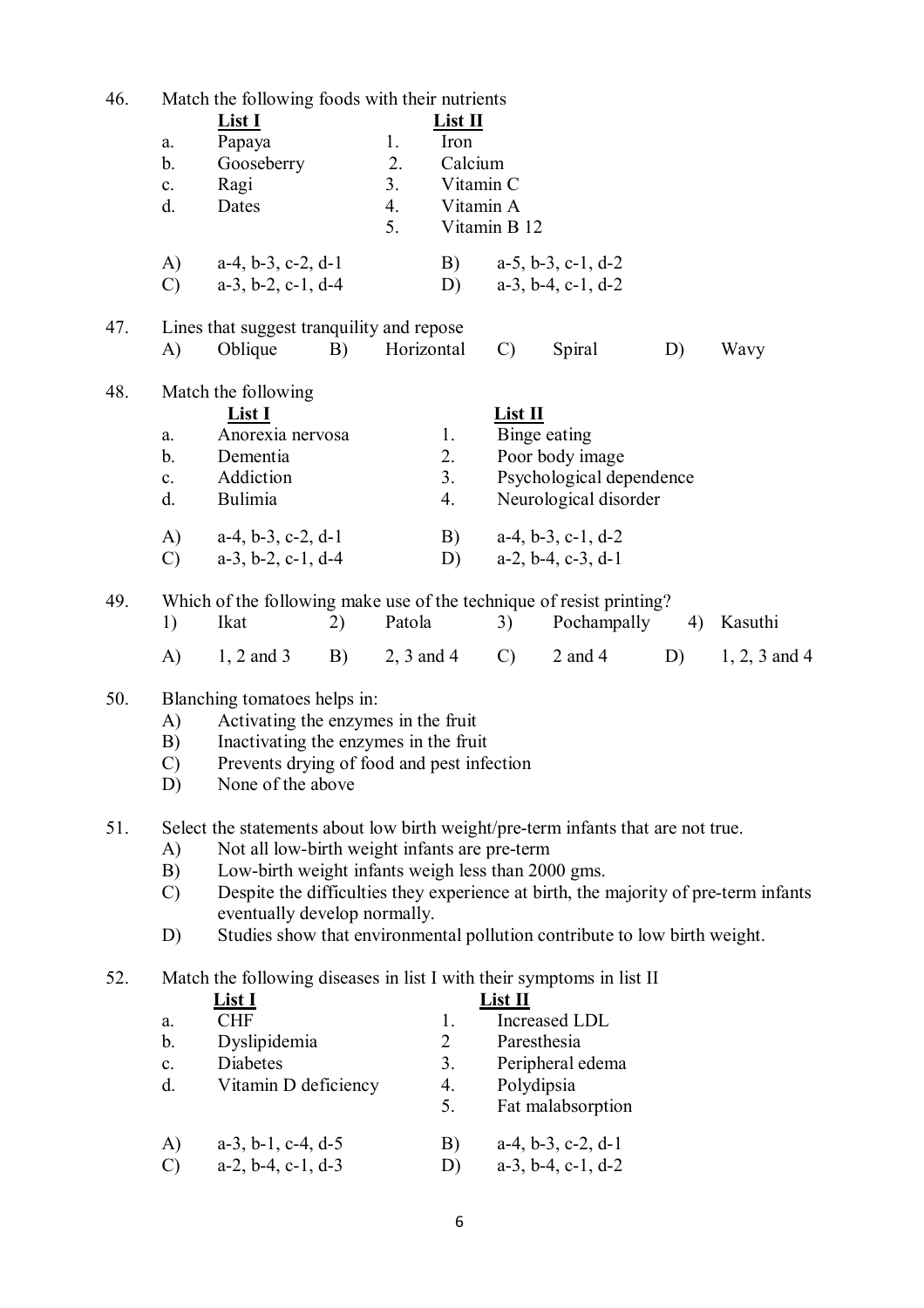| 53. | A)<br>$\mathcal{C}$             | Adaptation<br>B)<br>Accommodation<br>D)                                                                                                                                                                                                                                 |                   |              |          | Which of the following is not related to Piaget's theory of intellectual development?<br>Assimilation<br>Activation |                                                                                                                                |    |             |  |
|-----|---------------------------------|-------------------------------------------------------------------------------------------------------------------------------------------------------------------------------------------------------------------------------------------------------------------------|-------------------|--------------|----------|---------------------------------------------------------------------------------------------------------------------|--------------------------------------------------------------------------------------------------------------------------------|----|-------------|--|
| 54. | 1.                              | Which of the following are the famous embroideries of ancient India?<br>Phulkari                                                                                                                                                                                        |                   | 2. Chanderi  |          | 3.                                                                                                                  | Chikankari                                                                                                                     | 4. | Paithani    |  |
|     | A)                              | 2 and $4$                                                                                                                                                                                                                                                               | B)                | 1 and $3$    |          | $\mathcal{C}$                                                                                                       | $2$ and $3$                                                                                                                    | D) | 1 and 4     |  |
| 55. | A)<br>$\mathcal{C}$             | A type of learning where the child learns to respond in a particular way to a neutral<br>stimulus that normally does not bring about that type of response.<br>Rewarding<br>Operant conditioning                                                                        |                   |              | B)<br>D) |                                                                                                                     | <b>Classical Conditioning</b><br>Social learning                                                                               |    |             |  |
| 56. | a.<br>d.                        | Type 1 diabetes show symptoms of<br>Polyuria<br>Polyphagia                                                                                                                                                                                                              |                   | b.<br>e.     | Oedema   | Hypoglycemia                                                                                                        | $\mathbf{c}$ .                                                                                                                 |    | Glycosuria  |  |
|     | A)                              | $a, c. \& d$                                                                                                                                                                                                                                                            | B)                | d., $b \& c$ |          | $\mathcal{C}$ )                                                                                                     | $d, e \& c$                                                                                                                    | D) | $b, d \& e$ |  |
| 57. | 1.<br>3.                        | People with large figures can select from these<br>Large designs<br>Small prints<br>Choose the right answer                                                                                                                                                             |                   |              | 2.<br>4. |                                                                                                                     | Broad Stripes and borders<br>Dark/Black colour                                                                                 |    |             |  |
|     | $\mathbf{A}$                    | 1 and $2$                                                                                                                                                                                                                                                               | B)                | $2$ and $3$  |          | $\mathcal{C}$                                                                                                       | 3 and 4                                                                                                                        | D) | 1 and 4     |  |
| 58. |                                 | Assertion (A): Pica is a disorder that involves repeated or chronic ingestion of non-<br>Reason $(R)$ :                                                                                                                                                                 | paint, earth etc. |              |          |                                                                                                                     | nutrient substances which may include plaster, charcoal, clay, ashes,<br>Pica is a life-long disorder which cannot be treated. |    |             |  |
|     | A)<br>$\mathcal{C}$             | A and R are true<br>A is false R is true                                                                                                                                                                                                                                |                   |              | D)       |                                                                                                                     | B) A is true R is false<br>A and R are false                                                                                   |    |             |  |
| 59. | A)<br>B)<br>$\mathcal{C}$<br>D) | Which of the following is authoritarian parenting?<br>Firm, setting clear and consistent limits<br>Provide lax and inconsistent feedback<br>Controlling, punitive, rigid and cold<br>Show virtually no interest in their children, rejecting behaviour                  |                   |              |          |                                                                                                                     |                                                                                                                                |    |             |  |
| 60. | A)<br>$\mathcal{C}$             | ----- gives a bird's eye view of the entire research.<br>Introduction<br>Research Problem                                                                                                                                                                               |                   |              | B)<br>D) | Abstract                                                                                                            | Summary and Conclusion                                                                                                         |    |             |  |
| 61. | A)<br>B)<br>$\mathcal{C}$<br>D) | Which of the following is not a sign of child abuse?<br>Visible, serious injuries that have no reasonable explanation<br>Fear of adults or care providers<br>Extreme behaviour-highly aggressive, extremely withdrawn, extremely passive<br>No fear of physical contact |                   |              |          |                                                                                                                     |                                                                                                                                |    |             |  |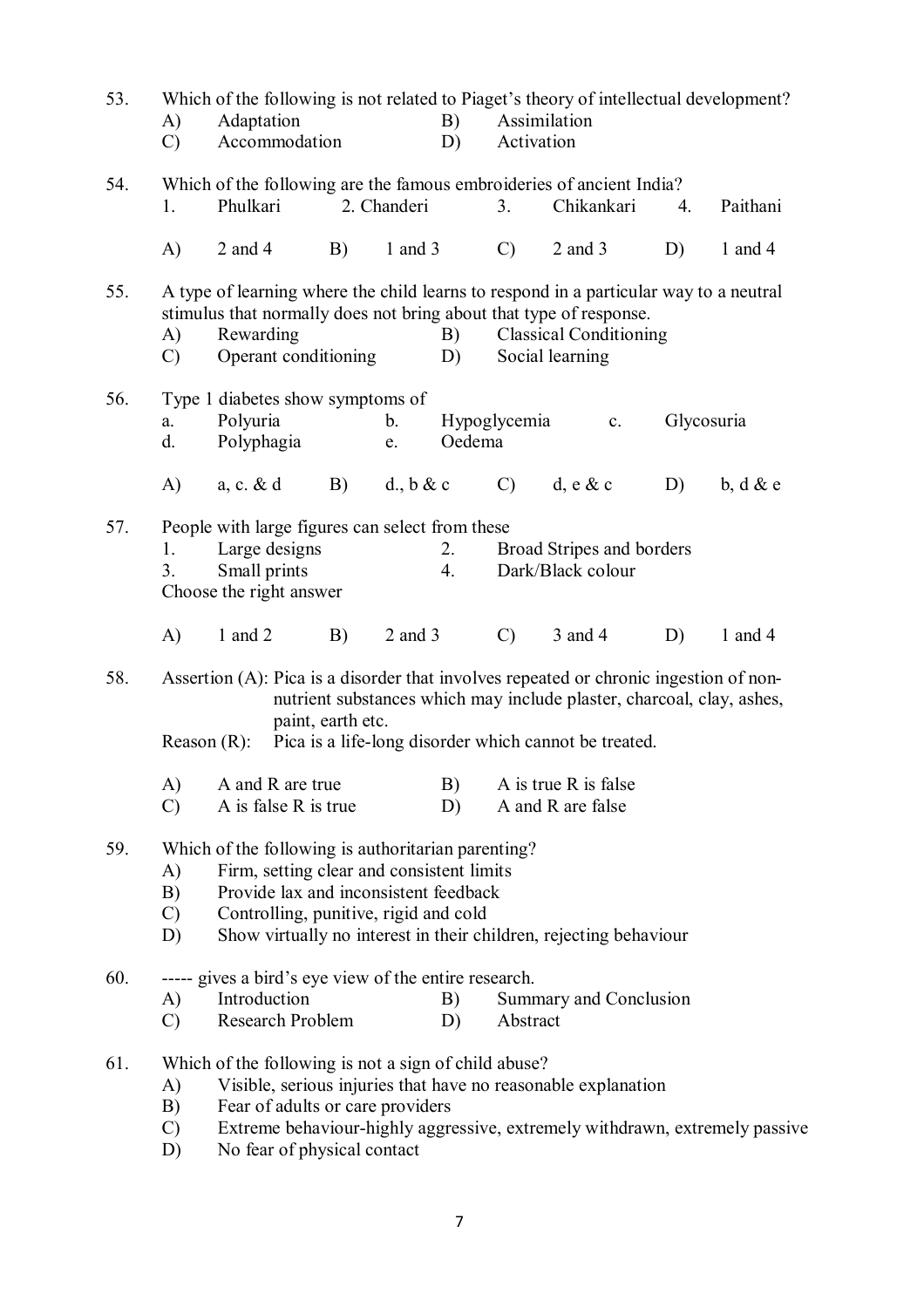| 62. | A)<br>B)<br>$\mathcal{C}$<br>D)                         | Which among the following is not a function of the placenta?<br>Site of production of several hormones responsible for foetal growth<br>Development of maternal support tissues<br>Synthesis of pro-thrombin<br>Exchange of nutrients, oxygen and waste                                                                                                           |    |                            |                                           |                                     |                                                                                                               |    |              |
|-----|---------------------------------------------------------|-------------------------------------------------------------------------------------------------------------------------------------------------------------------------------------------------------------------------------------------------------------------------------------------------------------------------------------------------------------------|----|----------------------------|-------------------------------------------|-------------------------------------|---------------------------------------------------------------------------------------------------------------|----|--------------|
| 63. | A)                                                      | An abstinence from present consumption for the purpose of future consumption<br><b>Budget</b>                                                                                                                                                                                                                                                                     | B) | Peak load                  |                                           | $\mathcal{C}$                       | Work curve                                                                                                    | D) | Savings      |
| 64. | A)                                                      | The feeling of lack of energy and motivation that can be physical, mental, or both<br>Fatigue                                                                                                                                                                                                                                                                     | B) | Conflict                   |                                           | $\mathcal{C}$                       | <b>Stress</b>                                                                                                 | D) | Malnutrition |
| 65. | A)<br>$\mathcal{C}$                                     | BMI is derived by the formula:<br>Weight in $kg/h$ eight in cm B)<br>Height in $m^2$ / weight in kg                                                                                                                                                                                                                                                               |    |                            | D)                                        |                                     | Weight in kg/ height in $m^2$<br>Height in $\text{cm}^2/\text{weight}$ in kg x100                             |    |              |
| 66. | a.<br>b.<br>$\mathbf{c}$ .<br>d.<br>A)<br>$\mathcal{C}$ | Match the following deficiency of nutrients with their impacts on infants<br>List I<br>Protein and energy<br>Iodine<br>Vitamin K<br>Folic acid<br>$a-1$ , $b-3$ , $c-2$ , $d-4$<br>$a-3$ , $b-1$ , $c-2$ , $d-4$                                                                                                                                                  |    |                            | 1.<br>2.<br>3.<br>4.<br>B)<br>D)          | List II<br>LBW infants<br>Cretinism | Neural tube defects<br>Neonatal haemorrhage<br>$a-1$ , $b-3$ , $c-4$ , $d-2$<br>$a-2$ , $b-1$ , $c-3$ , $d-4$ |    |              |
| 67. | 1.<br>2.<br>3.<br>4.                                    | Which of the following statements on adolescence is true?<br>Girl's and boy's growth spurts generally begin at different ages.<br>Adolescence marks the beginning of sexual maturation.<br>There are social consequences for early or late maturation.<br>There will be changes in the ability to think abstractly and multi-dimensionally<br>during adolescence. |    |                            |                                           |                                     |                                                                                                               |    |              |
|     | A)                                                      | $1, 2, 3 \& 4$ B) $2 \& 4$                                                                                                                                                                                                                                                                                                                                        |    |                            |                                           |                                     | C) $1, 2 \& 4$ D)                                                                                             |    | 2, 3 & 4     |
| 68. | A)<br>$\mathcal{C}$                                     | A graphical way to represent ideas and concepts<br>Mind mapping<br>Visualisation chart                                                                                                                                                                                                                                                                            |    |                            | B)<br>D)                                  | Time log                            | Strip-tease chart                                                                                             |    |              |
| 69. | A)                                                      | The current wage rate of MGNREGP beneficiaries in Kerala is ------.<br>₹ 254                                                                                                                                                                                                                                                                                      | B) | ₹ 273                      |                                           | $\mathcal{C}$                       | $\bar{z}$ 271                                                                                                 | D) | ₹ 281        |
| 70. | a.<br>b.<br>$\mathbf{c}$ .<br>d.<br>A)                  | Match the following<br><u>List 1</u><br>Napping<br>Embossing<br>Sanforization<br>Calendaring<br>$a-4$ , $b-2$ , $c-3$ , $d-1$                                                                                                                                                                                                                                     |    | 1.<br>2.<br>3.<br>4.<br>5. | List II<br>Smoothness<br>Resiliency<br>B) | Decorative effects                  | Dimensional stability<br>Increase softness and warmth<br>$a-1$ , $b-3$ , $c-4$ , $d-2$                        |    |              |
|     | $\mathcal{C}$                                           | $a-2$ , $b-4$ , $c-1$ , $d-3$                                                                                                                                                                                                                                                                                                                                     |    |                            | D)                                        |                                     | $a-3$ , $b-4$ , $c-5$ , $d-2$                                                                                 |    |              |

8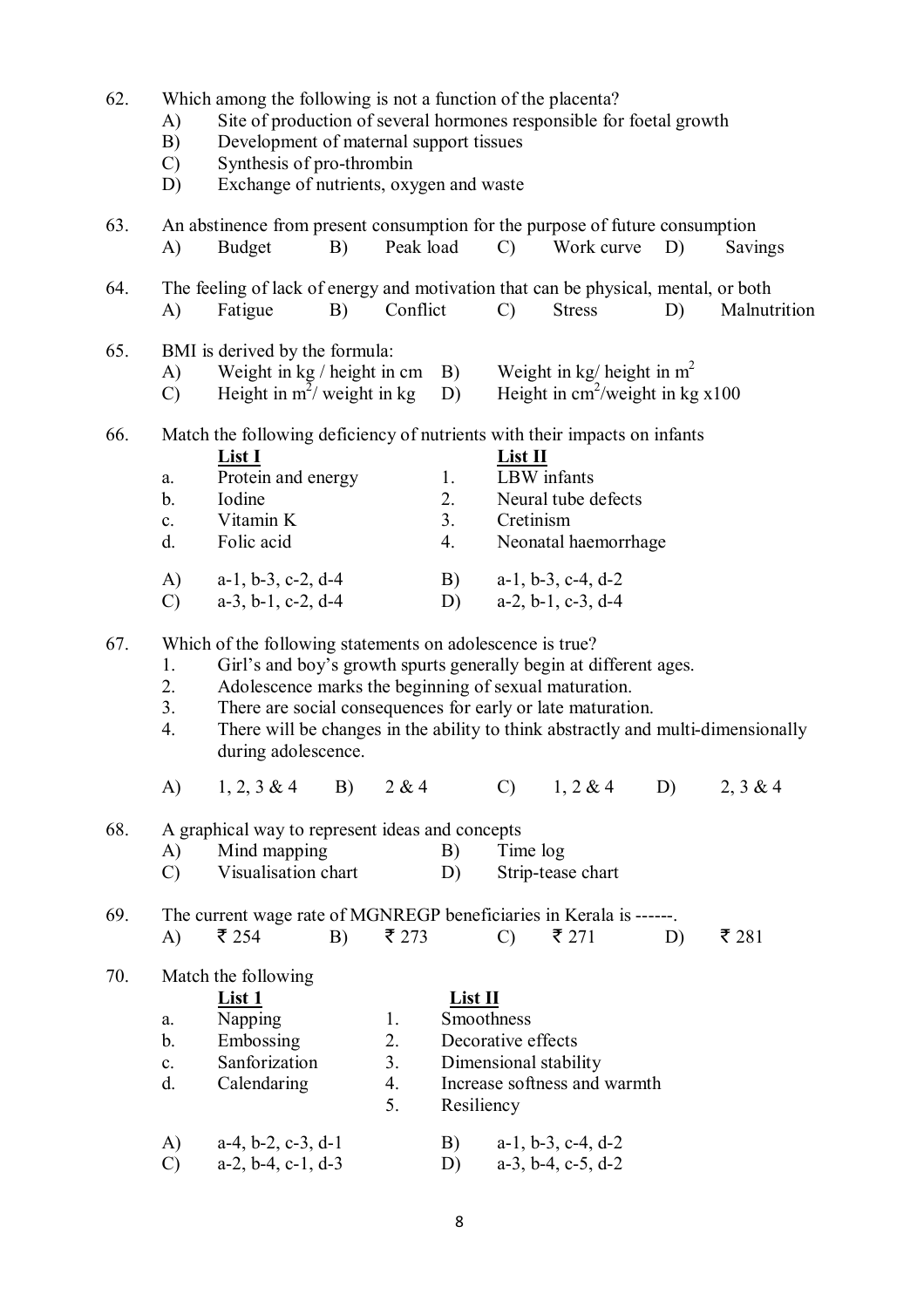71. Psychological fatigue in day-to-day activities may be due to:

- A) Interesting tasks B) Moderate tasks
- C) Exciting tasks D) Routine tasks
- 72. A very concentrated way of lighting with the intention of drawing eye to its focal point
	- A) Accent lighting B) General lighting<br>
	C) Ambient lighting D) Recessed lighting
	- C) Ambient lighting D) Recessed lighting

# 73. Bar diagrams, histograms, and frequency polygons have the following common characteristic:

- A) Represents a rising curve
- B) Represents quantitative data in terms of frequencies.
- C) Represents a falling curve
- D) Represents a scatter diagram

# 74. An ecofriendly coolant used in refrigerators: A) CFCs B) R-290 C) Methane D) Nitrogen 75. According to Freud, the super ego or conscience develops between the ages of: A) 1-3 years B) 6-11 years C) 11-16 years D) 3-6 years

# 76. ------- can be defined as the positive square root of the mean (average) of the squared deviations of the values from their mean.

A) mode B) mean C) SD D) median

#### 77. Adolescence corresponds to which of Piaget's stages?

- A) Formal operations B) Concrete operational stage
- C) Sensory-motor stage D) Pre-operational thought stage

### 78. The anaerobic decomposition of organic waste produces:

- A) Vermi-compost B) Compost
- C) Biogas D) Dioxin

# 79. The law of consumption was formulated by:

- A) Ernst Engel B) Nickel and Dorsey
- C) Denmann D) Mundell

## 80. ------- is the "degree to which a test measures what it claims, or purports, to be measuring"

- A) Construct Validity B) Criterion Validity
- C) Content Validity D) Concrete Validity

### 81. Micro-irrigation system that has the potential to save water and nutrients

A) Flood system B) Chain pump irrigation system

# C) Drip irrigation system D) Moat irrigation system

82. 'O' in the work simplification process chart denotes A) Orientation B) Occupation C) Obligation D) Operation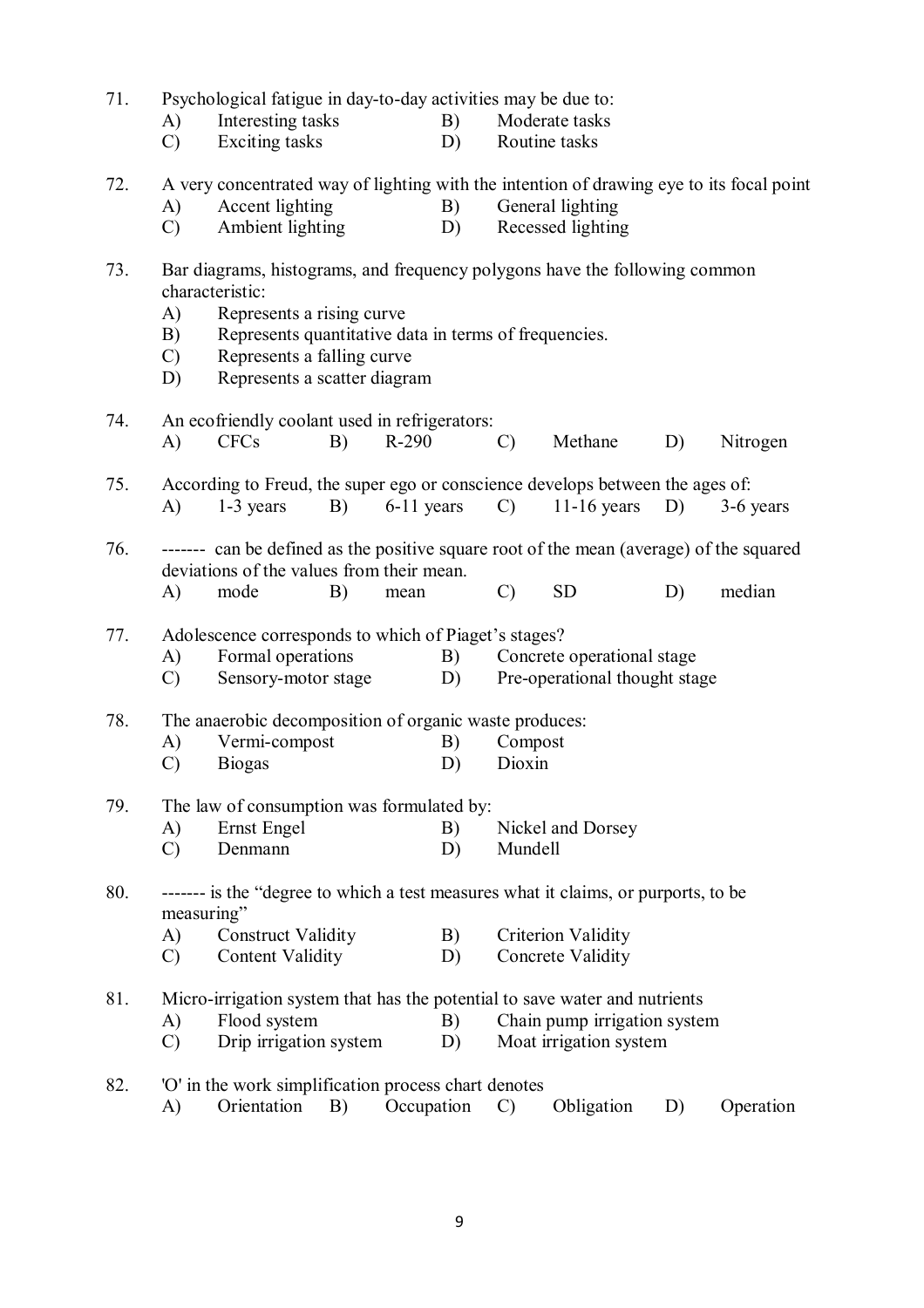| 83. | distribution.                   |                                                                                                                                                                                                                                                                                                | As the sample size increases, the t-distribution approaches a ------shape, normal                                                                                                                                                                      |       |                      |                      |                                                                            |    |                                              |  |  |  |
|-----|---------------------------------|------------------------------------------------------------------------------------------------------------------------------------------------------------------------------------------------------------------------------------------------------------------------------------------------|--------------------------------------------------------------------------------------------------------------------------------------------------------------------------------------------------------------------------------------------------------|-------|----------------------|----------------------|----------------------------------------------------------------------------|----|----------------------------------------------|--|--|--|
|     | $\mathbf{A}$                    | Circle                                                                                                                                                                                                                                                                                         | B)                                                                                                                                                                                                                                                     | Curve |                      | $\mathcal{C}$        | Polygon                                                                    | D) | <b>Bell</b>                                  |  |  |  |
| 84. | Reason $(R)$ :                  |                                                                                                                                                                                                                                                                                                | Assertion (A): The health of an adolescent girl impacts pregnancy while the health of a<br>pregnant woman impacts the health of the newborn and the child.<br>The nutritional status of adolescent girls and young women are not<br>to child survival. |       |                      |                      | inextricably linked to the birth weight of their children and subsequently |    |                                              |  |  |  |
|     | Codes:                          |                                                                                                                                                                                                                                                                                                |                                                                                                                                                                                                                                                        |       |                      |                      |                                                                            |    |                                              |  |  |  |
|     | A)                              |                                                                                                                                                                                                                                                                                                | A is false, R is true                                                                                                                                                                                                                                  |       | B)                   |                      | A is true, $R$ is false                                                    |    |                                              |  |  |  |
|     | $\mathcal{C}$                   |                                                                                                                                                                                                                                                                                                | Both A and R are true                                                                                                                                                                                                                                  |       | D)                   |                      | Both A and R are false                                                     |    |                                              |  |  |  |
| 85. | A)<br>B)<br>$\mathcal{C}$<br>D) | FSSAI stands for<br>Food Standards and Safety Authority of India<br>Food Science System Authority of India<br>Food Safety and Standards Authority of India<br>Food Service System Authority of India                                                                                           |                                                                                                                                                                                                                                                        |       |                      |                      |                                                                            |    |                                              |  |  |  |
| 86. | A)<br>B)<br>$\mathcal{C}$<br>D) | Indicate the correct sequence of activities in the Home Management process<br>Planning, organisation, feedback, implementation.<br>Planning, organisation, implementation, feedback.<br>Planning, implementation, organisation, feedback.<br>Planning, feedback, organisation, implementation. |                                                                                                                                                                                                                                                        |       |                      |                      |                                                                            |    |                                              |  |  |  |
| 87. | A)                              |                                                                                                                                                                                                                                                                                                | Resources like libraries, schools and colleges are classified as:<br>Human resources                                                                                                                                                                   |       | B)                   |                      | Material resources                                                         |    |                                              |  |  |  |
|     | $\mathcal{C}$                   |                                                                                                                                                                                                                                                                                                | Psychological resources                                                                                                                                                                                                                                |       | D)                   |                      | Shared resources                                                           |    |                                              |  |  |  |
| 88. | Codes                           |                                                                                                                                                                                                                                                                                                | Assertion (A): Rayon gives a hard bead on burning<br>Reason (R): Rayon is a regenerated cellulose fibre.                                                                                                                                               |       |                      |                      |                                                                            |    |                                              |  |  |  |
|     | A)                              |                                                                                                                                                                                                                                                                                                | Both A and R are false B) Both A and R are true                                                                                                                                                                                                        |       |                      |                      |                                                                            |    |                                              |  |  |  |
|     | $\mathcal{C}$                   |                                                                                                                                                                                                                                                                                                | A is false, but R is true                                                                                                                                                                                                                              |       | D)                   |                      | A is true, but R is false.                                                 |    |                                              |  |  |  |
| 89. |                                 | <u>List I</u>                                                                                                                                                                                                                                                                                  | Match the following adolescent issues with what they mean                                                                                                                                                                                              |       |                      | $List$ II            |                                                                            |    |                                              |  |  |  |
|     | a.                              |                                                                                                                                                                                                                                                                                                | Anorexia Nervosa                                                                                                                                                                                                                                       | 1.    |                      |                      |                                                                            |    | Staying away from school with no good reason |  |  |  |
|     | b.                              |                                                                                                                                                                                                                                                                                                | Peer Pressure                                                                                                                                                                                                                                          | 2.    | Disease of the ovary |                      |                                                                            |    |                                              |  |  |  |
|     | $\mathbf{c}$ .                  | Truancy                                                                                                                                                                                                                                                                                        |                                                                                                                                                                                                                                                        | 3.    | Eating disorder      |                      |                                                                            |    |                                              |  |  |  |
|     | d.                              | <b>PCOD</b>                                                                                                                                                                                                                                                                                    |                                                                                                                                                                                                                                                        | 4.    |                      | Influence of friends |                                                                            |    |                                              |  |  |  |
|     | A)                              |                                                                                                                                                                                                                                                                                                | $a-2$ , $b-1$ , $c-3$ , $d-4$                                                                                                                                                                                                                          |       | B)                   |                      | $a-3$ , $b-4$ , $c-1$ , $d-2$                                              |    |                                              |  |  |  |
|     | $\mathcal{C}$                   |                                                                                                                                                                                                                                                                                                | $a-1$ , $b-3$ , $c-2$ , $d-4$                                                                                                                                                                                                                          |       | D)                   |                      | $a-4$ , $b-2$ , $c-3$ , $d-1$                                              |    |                                              |  |  |  |
| 90. |                                 |                                                                                                                                                                                                                                                                                                | Expenditure of a family is influenced by                                                                                                                                                                                                               |       |                      |                      |                                                                            |    |                                              |  |  |  |
|     | A)                              |                                                                                                                                                                                                                                                                                                | Size of the family                                                                                                                                                                                                                                     |       |                      |                      |                                                                            |    |                                              |  |  |  |
|     | B)                              |                                                                                                                                                                                                                                                                                                | Status of the family                                                                                                                                                                                                                                   |       |                      |                      |                                                                            |    |                                              |  |  |  |
|     | $\mathcal{C}$                   |                                                                                                                                                                                                                                                                                                | Locality in which the family lives                                                                                                                                                                                                                     |       |                      |                      |                                                                            |    |                                              |  |  |  |

D) All the above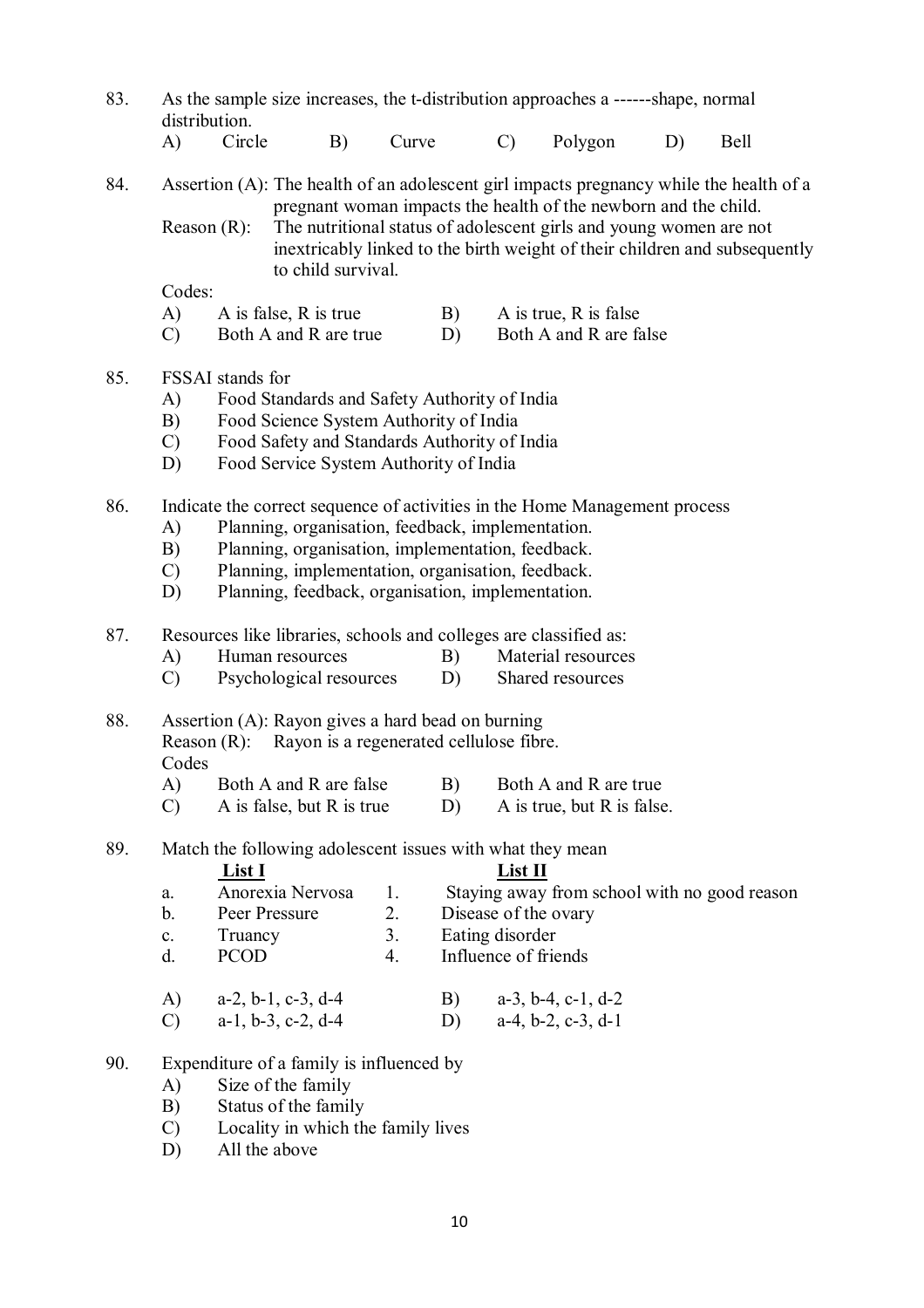| 91.  | A)                                     | Who coined the term "Kindergarten" as a system of early childhood education?<br>Froebel                                                                                       | B) | Montessori                 |                                  | $\mathcal{C}$                                                 | Pestalozzi                                                                                                                      | D) | Rousseau      |
|------|----------------------------------------|-------------------------------------------------------------------------------------------------------------------------------------------------------------------------------|----|----------------------------|----------------------------------|---------------------------------------------------------------|---------------------------------------------------------------------------------------------------------------------------------|----|---------------|
| 92.  | A)                                     | Which year was the POCSO Act passed?<br>2016                                                                                                                                  | B) | 2012                       |                                  | $\mathcal{C}$                                                 | 2014                                                                                                                            | D) | 2011          |
| 93.  | A)<br>$\mathcal{C}$                    | Programmed decisions are:<br>Not pre planned<br>Onetime use                                                                                                                   |    |                            | B)<br>D)                         |                                                               | Already planned<br>Always changing                                                                                              |    |               |
| 94.  | A)<br>B)<br>$\mathcal{C}$<br>D)        | The problem statement in interior design is:<br>Detailed description of the project<br>A legal document<br>Brief description of the project<br>Written version of the project |    |                            |                                  |                                                               |                                                                                                                                 |    |               |
| 95.  | between:<br>A)                         | Sum total of the distance between the three sides of the work triangle in the kitchen is<br>8-12 feet                                                                         | B) | 12-22 feet                 |                                  | $\mathcal{C}$                                                 | 17-25 feet                                                                                                                      | D) | 28-30 feet    |
| 96.  | A)                                     | A type of Learning disability involving difficulty in math computation<br>Dyslexia                                                                                            | B) | Dysgraphia                 |                                  | $\mathcal{C}$                                                 | Dyscalculia                                                                                                                     | D) | <b>ADHD</b>   |
| 97.  | A)                                     | The Reproductive and Child Health Programme (RCH) was launched throughout the<br>country in the year:<br>2005                                                                 | B) | 1997                       |                                  | $\mathcal{C}$                                                 | 2013                                                                                                                            | D) | None of these |
| 98.  | A)<br>C)                               | 'Dovetailing' is a term related to:<br>Time management<br>Savings                                                                                                             |    |                            | B)<br>D)                         | <b>Budget</b>                                                 | Money management                                                                                                                |    |               |
| 99.  | a.<br>b.<br>$\mathbf{c}$ .<br>d.<br>e. | Match the following<br>List 1<br><b>DPEP</b><br><b>RSBY</b><br><b>NHRM</b><br><b>ICPS</b><br>CARA                                                                             |    | 1.<br>2.<br>3.<br>4.<br>5. | List II<br>Adoption<br>Education | <b>Health Insurance</b><br>Child protection<br>Health mission |                                                                                                                                 |    |               |
|      | A)<br>$\mathcal{C}$                    | $a-2$ , $b-1$ , $c-3$ , $d-4$ , $e-5$<br>$a-4$ , $b-1$ , $c-5$ , $d-3$ , $e-2$                                                                                                |    |                            | B)<br>D)                         |                                                               | $a-3$ , $b-4$ , $c-1$ , $d-2$ , $e-5$<br>$a-4$ , $b-2$ , $c-3$ , $d-1$ , $e-5$                                                  |    |               |
| 100. | A)<br>$\mathcal{C}$                    | Which among the following does not create an illusion of space?<br>Mirror<br>Colour                                                                                           |    |                            | B)<br>D)                         | Dim light                                                     | Low lying furniture                                                                                                             |    |               |
| 101. | 1.<br>2.<br>3.<br>4.                   | Which among the following statements apply to differently abled students?<br>Individualised methods to teach should be applied<br>Assistive technology can help in learning.  |    |                            |                                  |                                                               | They might possess hidden talents that needs to be recognised.<br>Parents of differently abled students need not be counselled. |    |               |
|      | A)                                     | $1 & 2$ only                                                                                                                                                                  | B) |                            | $1, 2 \& 4$ only C)              |                                                               | $1, 2, 3 \& 4$                                                                                                                  | D) | $2 & 4$ only  |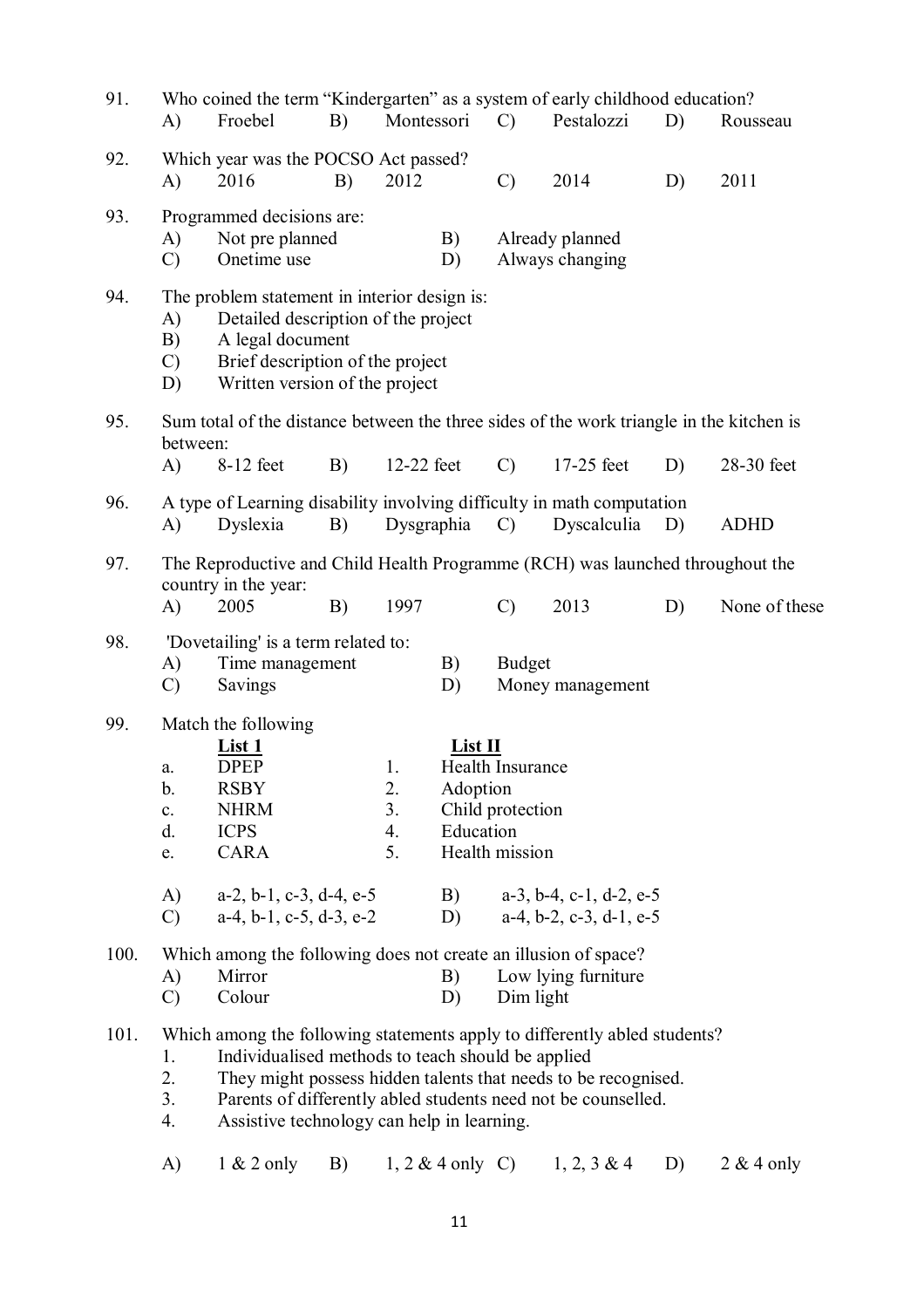| 102. | Which among the following best support the flexible use of space? |                                                                                                                                |          |                                                                                        |  |  |  |  |  |  |  |
|------|-------------------------------------------------------------------|--------------------------------------------------------------------------------------------------------------------------------|----------|----------------------------------------------------------------------------------------|--|--|--|--|--|--|--|
|      | A)                                                                | <b>Folding Partition</b>                                                                                                       | B)       | Cool colour                                                                            |  |  |  |  |  |  |  |
|      | $\mathcal{C}$                                                     | Lighting                                                                                                                       | D)       | Fixed furniture                                                                        |  |  |  |  |  |  |  |
| 103. |                                                                   | Fermentation by yeast occurs due to conversion of:                                                                             |          |                                                                                        |  |  |  |  |  |  |  |
|      | A)                                                                | Fats to fatty acids                                                                                                            | B)       | Sugar to alcohol                                                                       |  |  |  |  |  |  |  |
|      | $\mathcal{C}$                                                     | Alcohol to sugar                                                                                                               | D)       | Proteins to amino acids                                                                |  |  |  |  |  |  |  |
|      |                                                                   |                                                                                                                                |          |                                                                                        |  |  |  |  |  |  |  |
| 104. | 1.                                                                | Examines a person's relationships and interactions.                                                                            |          | Which of the following are statements regarding Transactional Analysis (TA)?           |  |  |  |  |  |  |  |
|      | 2.                                                                | There are three Ego states that people consistently use.                                                                       |          |                                                                                        |  |  |  |  |  |  |  |
|      | 3.                                                                | Developed in 1970s by Erikson.                                                                                                 |          |                                                                                        |  |  |  |  |  |  |  |
|      | 4.                                                                |                                                                                                                                |          | Believes that each individual is valuable and has the capacity for positive change.    |  |  |  |  |  |  |  |
|      | A)                                                                | All the statements                                                                                                             | B)       | 1 and 4 only                                                                           |  |  |  |  |  |  |  |
|      | $\mathcal{C}$                                                     | $1, 3$ and 4 only                                                                                                              | D)       | $1, 2$ and 4 only                                                                      |  |  |  |  |  |  |  |
|      |                                                                   |                                                                                                                                |          |                                                                                        |  |  |  |  |  |  |  |
| 105. |                                                                   | The act of hiding goods to create artificial scarcity                                                                          |          |                                                                                        |  |  |  |  |  |  |  |
|      | A)                                                                | Glut<br>Subsidy<br>B)                                                                                                          |          | Hoarding<br>Gimmicks<br>$\mathcal{C}$<br>D)                                            |  |  |  |  |  |  |  |
| 106. |                                                                   |                                                                                                                                |          | The sequence of development in which the growth starts at the centre of the body and   |  |  |  |  |  |  |  |
|      |                                                                   | moves towards extremities.                                                                                                     |          |                                                                                        |  |  |  |  |  |  |  |
|      | A)                                                                | Proximo distal                                                                                                                 | B)       | Project head start                                                                     |  |  |  |  |  |  |  |
|      | $\mathcal{C}$                                                     | Post partum                                                                                                                    | D)       | Post conventional                                                                      |  |  |  |  |  |  |  |
| 107. |                                                                   |                                                                                                                                |          | Assertion (A): Summative evaluation tries to measure the end results of a programme.   |  |  |  |  |  |  |  |
|      | Reason $(R)$ :                                                    |                                                                                                                                |          | This will help to decide whether to continue or discontinue the                        |  |  |  |  |  |  |  |
|      |                                                                   | programme.                                                                                                                     |          |                                                                                        |  |  |  |  |  |  |  |
|      | A)<br>B)                                                          | Both A and R are correct, R is the correct explanation of A<br>Both A and R are correct, R is not the correct explanation of A |          |                                                                                        |  |  |  |  |  |  |  |
|      | $\mathcal{C}$                                                     | A is true, but R is false.                                                                                                     |          |                                                                                        |  |  |  |  |  |  |  |
|      | D)                                                                | A is false, but R is true.                                                                                                     |          |                                                                                        |  |  |  |  |  |  |  |
|      |                                                                   |                                                                                                                                |          |                                                                                        |  |  |  |  |  |  |  |
| 108. |                                                                   | Gender disparity in India is due to:                                                                                           |          |                                                                                        |  |  |  |  |  |  |  |
|      | A)<br>$\mathcal{C}$                                               | Lack of education<br>Religious beliefs                                                                                         | B)<br>D) | Poverty<br>All of the above                                                            |  |  |  |  |  |  |  |
|      |                                                                   |                                                                                                                                |          |                                                                                        |  |  |  |  |  |  |  |
| 109. |                                                                   |                                                                                                                                |          | Assertion (A): Painting walls and ceiling with light-coloured, matte finish paint will |  |  |  |  |  |  |  |
|      |                                                                   | reduce the apparent size of the room.                                                                                          |          |                                                                                        |  |  |  |  |  |  |  |
|      | Reason $(R)$ :                                                    | creating the illusion of advancing effect.                                                                                     |          | Though the colour is light, the matte finish will absorb the light,                    |  |  |  |  |  |  |  |
|      |                                                                   |                                                                                                                                |          |                                                                                        |  |  |  |  |  |  |  |
|      | A)                                                                | Both $(A)$ and $(R)$ are true                                                                                                  | B)       | Both $(A)$ and $(R)$ are false                                                         |  |  |  |  |  |  |  |
|      | $\mathcal{C}$                                                     | $(A)$ is true, but $(R)$ is false                                                                                              | D)       | $(A)$ is false, but $(R)$ is true                                                      |  |  |  |  |  |  |  |
| 110. |                                                                   | Assertion $(A)$ : Bias grain is used for making plackets                                                                       |          |                                                                                        |  |  |  |  |  |  |  |
|      | $Reason(R)$ :                                                     | Bias grain provides maximum stretch                                                                                            |          |                                                                                        |  |  |  |  |  |  |  |
|      |                                                                   |                                                                                                                                |          |                                                                                        |  |  |  |  |  |  |  |
|      | A)                                                                | A is true, but R is false                                                                                                      | B)       | A is false, but R is true                                                              |  |  |  |  |  |  |  |
|      | $\mathcal{C}$                                                     | Both A and R are false                                                                                                         | D)       | Both A and R are true                                                                  |  |  |  |  |  |  |  |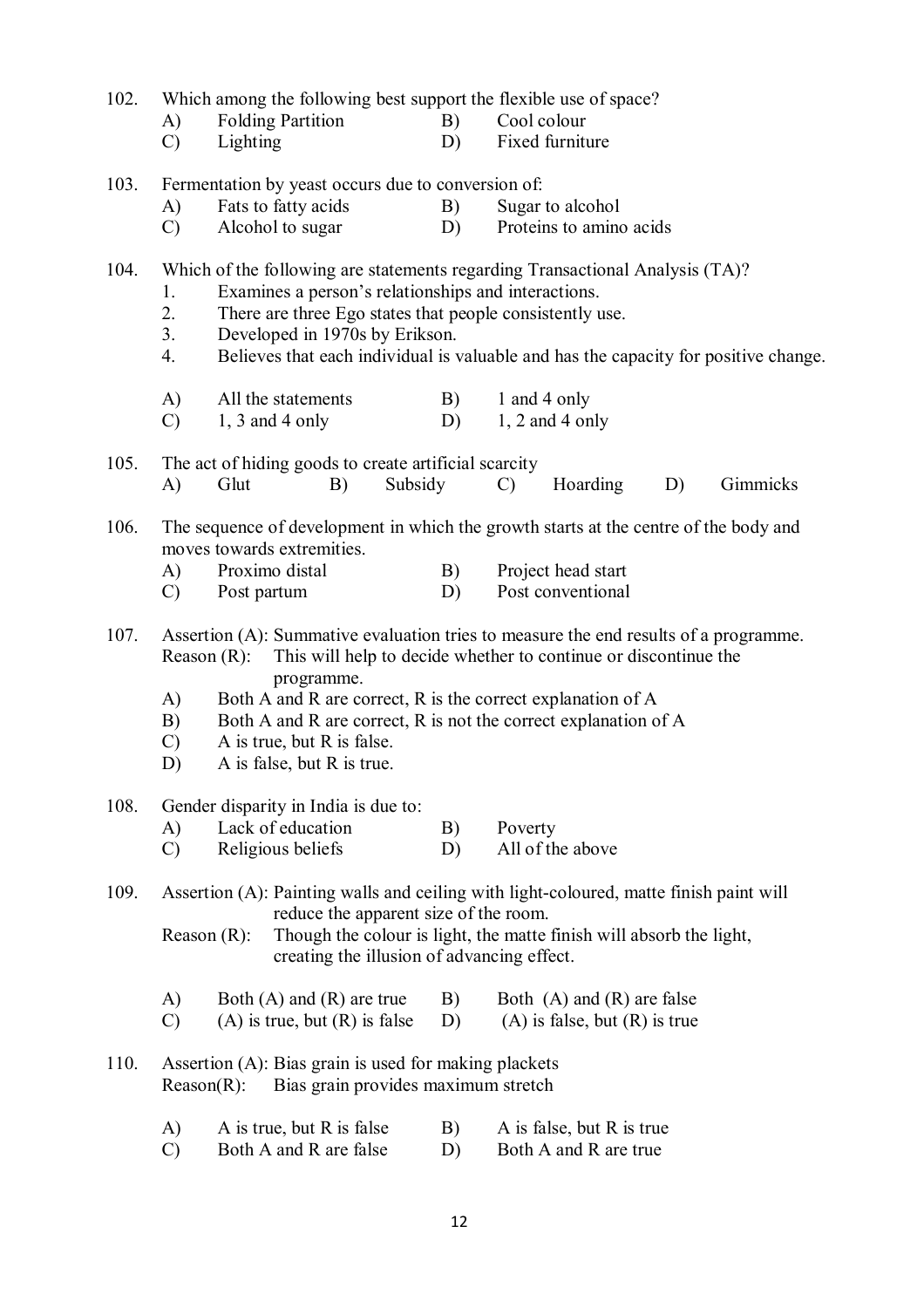| 111. |                                  |                                                      |                                                                                                 |                                                               |                                           |                                    | Assertion (A): A high-ceilinged environment implies that high rise furniture should be                                                                                                                               |                                                                |                                                                              |
|------|----------------------------------|------------------------------------------------------|-------------------------------------------------------------------------------------------------|---------------------------------------------------------------|-------------------------------------------|------------------------------------|----------------------------------------------------------------------------------------------------------------------------------------------------------------------------------------------------------------------|----------------------------------------------------------------|------------------------------------------------------------------------------|
|      | Reason $(R)$ :                   |                                                      |                                                                                                 | over low rise furniture<br>a proportion has to be maintained. |                                           |                                    | The principles of scale and proportion ensure that objects placed in a                                                                                                                                               |                                                                | space look like they belong to each other, be it the size, shape, or colour; |
|      | A)<br>$\mathcal{C}$              |                                                      | Both $(A)$ and $(R)$ are true<br>$(A)$ is true, but $(R)$ is false                              |                                                               | B)<br>D)                                  |                                    | Both $(A)$ and $(R)$ are false<br>$(A)$ is false, but $(R)$ is true                                                                                                                                                  |                                                                |                                                                              |
| 112. | a.<br>$\mathbf{c}$ .             | Bitots' spot                                         | Write in order, the ocular signs of vitamin A deficiency.<br>Corneal xerosis                    |                                                               | b.<br>d.                                  |                                    | Night blindness<br>Keratomalacia                                                                                                                                                                                     |                                                                |                                                                              |
|      |                                  |                                                      |                                                                                                 |                                                               |                                           |                                    | A) a, c, d, b B) b, c, a, d C) b, a, d, c D) c, d, b, a                                                                                                                                                              |                                                                |                                                                              |
| 113. | A)<br>$\mathcal{C}$ )            | Presentation<br>Exhibition                           | theme to create awareness and interest called?                                                  |                                                               | B)<br>D)                                  | Fairs                              | What is a systematic display of models, specimens, charts, etc. in a sequence around a<br>Message board                                                                                                              |                                                                |                                                                              |
| 114. | A)<br>$\mathcal{C}$              |                                                      | Which of the following is not a visual aid?<br>Interactive Board<br>Public address system       |                                                               | B)<br>D)                                  | Poster<br>Flash card               |                                                                                                                                                                                                                      |                                                                |                                                                              |
| 115. | A)<br>B)<br>$\mathcal{C}$<br>D)  |                                                      | Give the sequential order for inductive research                                                |                                                               |                                           |                                    | Theory, Tentative Hypothesis, Pattern, Observation<br>Theory, Pattern, Tentative Hypothesis, Observation<br>Observation, Pattern, Tentative Hypothesis, Theory<br>Observation, Tentative Hypothesis, Pattern, Theory |                                                                |                                                                              |
| 116. | a.<br>b.<br>$\mathbf{c}$ .<br>d. | Match the following<br>List <sub>1</sub><br>Grafting | Organic farming<br>Kitchen waste<br>Hydroponics                                                 | 1.<br>2.<br>3.<br>4.                                          | List <sub>II</sub><br>Scion<br>Black gold | Nutrient solution<br>Crop rotation |                                                                                                                                                                                                                      |                                                                |                                                                              |
|      | A)<br>$\mathcal{C}$              |                                                      | $a-4$ , $b-1$ , $c-2$ , $d-3$<br>$a-3$ , $b-4$ , $c-1$ , $d-2$                                  |                                                               | B)<br>D)                                  |                                    | $a-1. b-3, c-2, d-4$<br>$a-2$ , $b-3$ , $c-4$ , $d-1$                                                                                                                                                                |                                                                |                                                                              |
| 117. | a.<br>b.<br>$\mathbf{c}.$<br>d.  | given in List II<br><b>List I</b><br>Ujjwala         | Sarva Shiksha Abhiyan<br>Beti Bachao Beti Padhao<br>National Nutrition Mission (POSHAN Abhiyan) |                                                               |                                           |                                    | Match the development programme given in List I with the year of their inception                                                                                                                                     | List II<br>1. 2006<br>2. 2007<br>3. 2018<br>4. 2002<br>5. 2015 |                                                                              |
|      | A)                               |                                                      | $a-5$ , $b-1$ , $c-3$ , $d-2$                                                                   |                                                               | B)                                        |                                    | $a-1$ , $b-5$ , $c-3$ , $d-2$                                                                                                                                                                                        |                                                                |                                                                              |

| C) $a-4, b-5, c-3, d-2$ | D) $a-2, b-1, c-4, d-3$ |
|-------------------------|-------------------------|
|                         |                         |